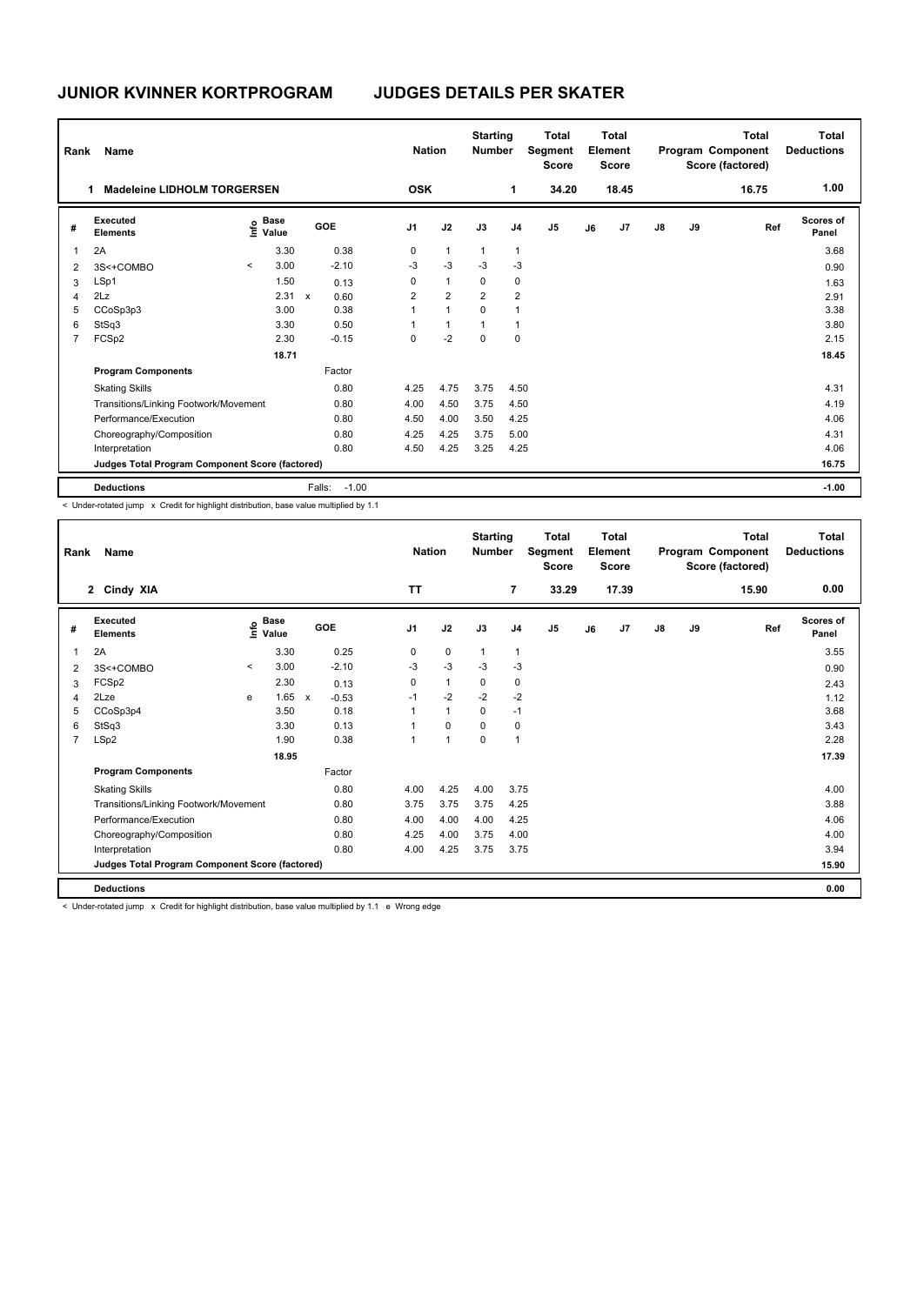| Rank           | Name                                            |                                             |       |              |         | <b>Nation</b>  |              | <b>Starting</b><br><b>Number</b> |                | <b>Total</b><br>Segment<br><b>Score</b> |    | <b>Total</b><br>Element<br><b>Score</b> |               |    | Total<br>Program Component<br>Score (factored) | Total<br><b>Deductions</b> |
|----------------|-------------------------------------------------|---------------------------------------------|-------|--------------|---------|----------------|--------------|----------------------------------|----------------|-----------------------------------------|----|-----------------------------------------|---------------|----|------------------------------------------------|----------------------------|
|                | Marianne STÅLEN<br>3                            |                                             |       |              |         | <b>TSK</b>     |              |                                  | 5              | 31.81                                   |    | 17.56                                   |               |    | 14.25                                          | 0.00                       |
| #              | Executed<br><b>Elements</b>                     | <b>Base</b><br>e <sup>Base</sup><br>⊆ Value |       |              | GOE     | J <sub>1</sub> | J2           | J3                               | J <sub>4</sub> | J <sub>5</sub>                          | J6 | J <sub>7</sub>                          | $\mathsf{J}8$ | J9 | Ref                                            | <b>Scores of</b><br>Panel  |
| $\mathbf{1}$   | 2A                                              |                                             | 3.30  |              | 0.00    | $\mathbf 0$    | $\mathbf 0$  | $\mathbf 0$                      | $\mathbf 0$    |                                         |    |                                         |               |    |                                                | 3.30                       |
| 2              | $3S+1T^*$                                       | $\star$                                     | 4.20  |              | $-2.10$ | $-3$           | $-3$         | $-3$                             | $-3$           |                                         |    |                                         |               |    |                                                | 2.10                       |
| 3              | CCoSp3p3                                        |                                             | 3.00  |              | 0.00    | 0              | $\mathbf 0$  | $\mathbf 0$                      | 0              |                                         |    |                                         |               |    |                                                | 3.00                       |
| $\overline{4}$ | StSq2                                           |                                             | 2.60  |              | 0.25    | 1              | $\mathbf{1}$ | $\mathbf 0$                      | $\mathbf 0$    |                                         |    |                                         |               |    |                                                | 2.85                       |
| 5              | FCSp1                                           |                                             | 1.90  |              | $-0.08$ | $\mathbf 0$    | $\mathbf 0$  | $\mathbf 0$                      | $-1$           |                                         |    |                                         |               |    |                                                | 1.82                       |
| 6              | 2Lz                                             |                                             | 2.31  | $\mathsf{x}$ | 0.23    | 0              | $\mathbf{1}$ | 1                                | $\overline{1}$ |                                         |    |                                         |               |    |                                                | 2.54                       |
| $\overline{7}$ | LSp2                                            |                                             | 1.90  |              | 0.05    | 0              | $\mathbf{1}$ | 0                                | $-1$           |                                         |    |                                         |               |    |                                                | 1.95                       |
|                |                                                 |                                             | 19.21 |              |         |                |              |                                  |                |                                         |    |                                         |               |    |                                                | 17.56                      |
|                | <b>Program Components</b>                       |                                             |       |              | Factor  |                |              |                                  |                |                                         |    |                                         |               |    |                                                |                            |
|                | <b>Skating Skills</b>                           |                                             |       |              | 0.80    | 3.75           | 4.00         | 3.50                             | 3.50           |                                         |    |                                         |               |    |                                                | 3.69                       |
|                | Transitions/Linking Footwork/Movement           |                                             |       |              | 0.80    | 3.25           | 3.50         | 3.50                             | 3.50           |                                         |    |                                         |               |    |                                                | 3.44                       |
|                | Performance/Execution                           |                                             |       |              | 0.80    | 3.50           | 3.50         | 3.50                             | 4.25           |                                         |    |                                         |               |    |                                                | 3.69                       |
|                | Choreography/Composition                        |                                             |       |              | 0.80    | 3.50           | 3.75         | 3.25                             | 3.75           |                                         |    |                                         |               |    |                                                | 3.56                       |
|                | Interpretation                                  |                                             |       |              | 0.80    | 3.50           | 4.00         | 3.00                             | 3.25           |                                         |    |                                         |               |    |                                                | 3.44                       |
|                | Judges Total Program Component Score (factored) |                                             |       |              |         |                |              |                                  |                |                                         |    |                                         |               |    |                                                | 14.25                      |
|                | <b>Deductions</b>                               |                                             |       |              |         |                |              |                                  |                |                                         |    |                                         |               |    |                                                | 0.00                       |

\* Invalid element x Credit for highlight distribution, base value multiplied by 1.1

| Rank           | Name                                            |    |                                  |                      | <b>Nation</b>  |                | <b>Starting</b><br><b>Number</b> |                | <b>Total</b><br>Segment<br><b>Score</b> |    | <b>Total</b><br>Element<br><b>Score</b> |               |    | <b>Total</b><br>Program Component<br>Score (factored) | Total<br><b>Deductions</b> |
|----------------|-------------------------------------------------|----|----------------------------------|----------------------|----------------|----------------|----------------------------------|----------------|-----------------------------------------|----|-----------------------------------------|---------------|----|-------------------------------------------------------|----------------------------|
|                | 4 Ellen YU                                      |    |                                  |                      | O <sub>l</sub> |                |                                  | 9              | 31.03                                   |    | 15.88                                   |               |    | 16.15                                                 | 1.00                       |
| #              | Executed<br><b>Elements</b>                     |    | <b>Base</b><br>e Base<br>⊆ Value | <b>GOE</b>           | J <sub>1</sub> | J2             | J3                               | J <sub>4</sub> | J5                                      | J6 | J7                                      | $\mathsf{J}8$ | J9 | Ref                                                   | <b>Scores of</b><br>Panel  |
| 1              | 2A<<                                            | << | 1.10                             | $-0.60$              | -3             | $-3$           | $-3$                             | $-3$           |                                         |    |                                         |               |    |                                                       | 0.50                       |
| 2              | 3S<<+COMBO                                      | << | 1.30                             | $-0.60$              | -3             | $-3$           | $-3$                             | $-3$           |                                         |    |                                         |               |    |                                                       | 0.70                       |
| 3              | StSq3                                           |    | 3.30                             | 0.63                 | 1              | $\overline{2}$ | $\mathbf{1}$                     | $\mathbf{1}$   |                                         |    |                                         |               |    |                                                       | 3.93                       |
| 4              | LSp2                                            |    | 1.90                             | 0.13                 | 0              | $\mathbf{1}$   | $\Omega$                         | 0              |                                         |    |                                         |               |    |                                                       | 2.03                       |
| 5              | 2Lz                                             |    | 2.31                             | 0.23<br>$\mathsf{x}$ | 1              | $\mathbf{1}$   | $\mathbf{1}$                     | 0              |                                         |    |                                         |               |    |                                                       | 2.54                       |
| 6              | FCSp3                                           |    | 2.80                             | 0.25                 | 0              | $\mathbf{1}$   | 0                                | $\mathbf{1}$   |                                         |    |                                         |               |    |                                                       | 3.05                       |
| $\overline{7}$ | CCoSp3p3                                        |    | 3.00                             | 0.13                 | 0              | $\mathbf 0$    | $\mathbf{1}$                     | $\mathbf 0$    |                                         |    |                                         |               |    |                                                       | 3.13                       |
|                |                                                 |    | 15.71                            |                      |                |                |                                  |                |                                         |    |                                         |               |    |                                                       | 15.88                      |
|                | <b>Program Components</b>                       |    |                                  | Factor               |                |                |                                  |                |                                         |    |                                         |               |    |                                                       |                            |
|                | <b>Skating Skills</b>                           |    |                                  | 0.80                 | 4.00           | 4.25           | 4.25                             | 4.00           |                                         |    |                                         |               |    |                                                       | 4.13                       |
|                | Transitions/Linking Footwork/Movement           |    |                                  | 0.80                 | 3.75           | 4.50           | 4.00                             | 4.50           |                                         |    |                                         |               |    |                                                       | 4.19                       |
|                | Performance/Execution                           |    |                                  | 0.80                 | 3.75           | 4.00           | 4.25                             | 3.75           |                                         |    |                                         |               |    |                                                       | 3.94                       |
|                | Choreography/Composition                        |    |                                  | 0.80                 | 4.00           | 3.50           | 4.00                             | 4.25           |                                         |    |                                         |               |    |                                                       | 3.94                       |
|                | Interpretation                                  |    |                                  | 0.80                 | 3.75           | 4.25           | 4.00                             | 4.00           |                                         |    |                                         |               |    |                                                       | 4.00                       |
|                | Judges Total Program Component Score (factored) |    |                                  |                      |                |                |                                  |                |                                         |    |                                         |               |    |                                                       | 16.15                      |
|                | <b>Deductions</b>                               |    |                                  | Falls:<br>$-1.00$    |                |                |                                  |                |                                         |    |                                         |               |    |                                                       | $-1.00$                    |

<< Downgraded jump x Credit for highlight distribution, base value multiplied by 1.1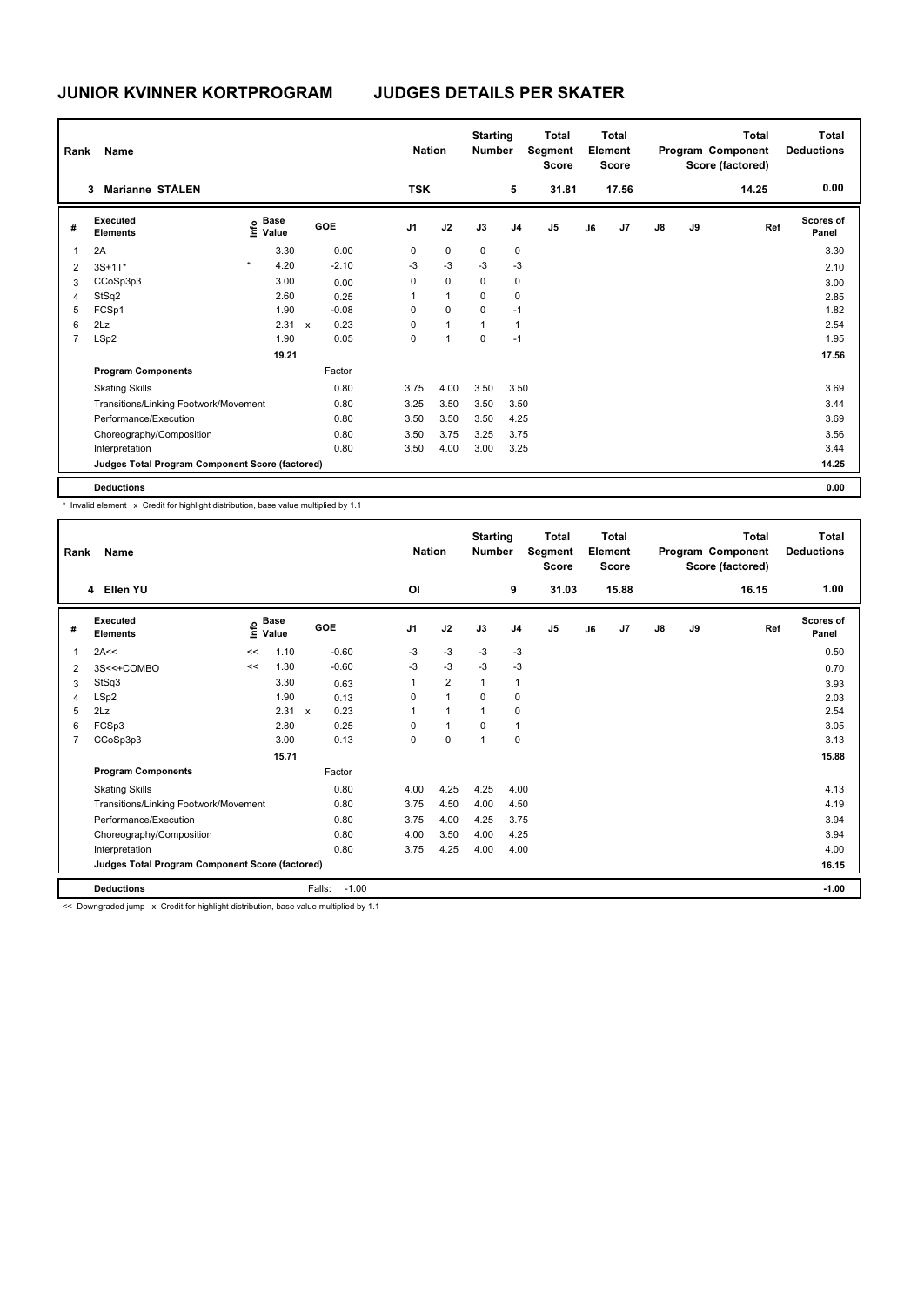| Rank           | Name                                            |         |                                  |              |         | <b>Nation</b>  |                | <b>Starting</b><br><b>Number</b> |                | <b>Total</b><br>Segment<br><b>Score</b> |    | <b>Total</b><br>Element<br><b>Score</b> |               |    | Total<br>Program Component<br>Score (factored) | Total<br><b>Deductions</b> |
|----------------|-------------------------------------------------|---------|----------------------------------|--------------|---------|----------------|----------------|----------------------------------|----------------|-----------------------------------------|----|-----------------------------------------|---------------|----|------------------------------------------------|----------------------------|
|                | <b>Andrea LAE</b><br>5                          |         |                                  |              |         | <b>OSK</b>     |                |                                  | 14             | 28.64                                   |    | 14.74                                   |               |    | 13.90                                          | 0.00                       |
| #              | Executed<br><b>Elements</b>                     |         | <b>Base</b><br>e Base<br>⊆ Value |              | GOE     | J <sub>1</sub> | J2             | J3                               | J <sub>4</sub> | J <sub>5</sub>                          | J6 | J <sub>7</sub>                          | $\mathsf{J}8$ | J9 | Ref                                            | Scores of<br>Panel         |
| 1              | 2F+COMBO                                        |         | 1.90                             |              | $-0.90$ | $-3$           | $-3$           | $-3$                             | $-3$           |                                         |    |                                         |               |    |                                                | 1.00                       |
| 2              | 2A<                                             | $\prec$ | 2.30                             |              | $-0.88$ | $-2$           | $-3$           | $-1$                             | $-1$           |                                         |    |                                         |               |    |                                                | 1.42                       |
| 3              | FCSp3                                           |         | 2.80                             |              | 0.08    | $-2$           | $\overline{2}$ | $\overline{1}$                   | $-2$           |                                         |    |                                         |               |    |                                                | 2.88                       |
| $\overline{4}$ | 2Lz                                             |         | 2.31                             | $\mathsf{x}$ | 0.23    | 0              | $\mathbf{1}$   | 1                                | $\overline{1}$ |                                         |    |                                         |               |    |                                                | 2.54                       |
| 5              | <b>LSpB</b>                                     |         | 1.20                             |              | $-0.03$ | $-1$           | $\mathbf{1}$   | 0                                | $-1$           |                                         |    |                                         |               |    |                                                | 1.17                       |
| 6              | StSq2                                           |         | 2.60                             |              | 0.13    | 0              | $\mathbf{1}$   | $\mathbf 0$                      | 0              |                                         |    |                                         |               |    |                                                | 2.73                       |
| $\overline{7}$ | CCoSp3p3                                        |         | 3.00                             |              | 0.00    | 0              | $\mathbf 0$    | $\mathbf 0$                      | 0              |                                         |    |                                         |               |    |                                                | 3.00                       |
|                |                                                 |         | 16.11                            |              |         |                |                |                                  |                |                                         |    |                                         |               |    |                                                | 14.74                      |
|                | <b>Program Components</b>                       |         |                                  |              | Factor  |                |                |                                  |                |                                         |    |                                         |               |    |                                                |                            |
|                | <b>Skating Skills</b>                           |         |                                  |              | 0.80    | 3.75           | 3.75           | 3.50                             | 4.00           |                                         |    |                                         |               |    |                                                | 3.75                       |
|                | Transitions/Linking Footwork/Movement           |         |                                  |              | 0.80    | 3.25           | 3.50           | 3.25                             | 4.00           |                                         |    |                                         |               |    |                                                | 3.50                       |
|                | Performance/Execution                           |         |                                  |              | 0.80    | 3.25           | 3.25           | 3.50                             | 3.50           |                                         |    |                                         |               |    |                                                | 3.38                       |
|                | Choreography/Composition                        |         |                                  |              | 0.80    | 3.50           | 3.50           | 3.25                             | 3.50           |                                         |    |                                         |               |    |                                                | 3.44                       |
|                | Interpretation                                  |         |                                  |              | 0.80    | 3.25           | 3.50           | 3.25                             | 3.25           |                                         |    |                                         |               |    |                                                | 3.31                       |
|                | Judges Total Program Component Score (factored) |         |                                  |              |         |                |                |                                  |                |                                         |    |                                         |               |    |                                                | 13.90                      |
|                | <b>Deductions</b>                               |         |                                  |              |         |                |                |                                  |                |                                         |    |                                         |               |    |                                                | 0.00                       |

< Under-rotated jump x Credit for highlight distribution, base value multiplied by 1.1

| Rank           | Name                                            |         |                                  |              |         |                | <b>Nation</b>  | <b>Starting</b><br><b>Number</b> |                         | <b>Total</b><br>Segment<br><b>Score</b> |    | Total<br>Element<br><b>Score</b> |               |    | Total<br>Program Component<br>Score (factored) | Total<br><b>Deductions</b> |
|----------------|-------------------------------------------------|---------|----------------------------------|--------------|---------|----------------|----------------|----------------------------------|-------------------------|-----------------------------------------|----|----------------------------------|---------------|----|------------------------------------------------|----------------------------|
|                | <b>Thea KARLSTAD</b><br>6                       |         |                                  |              |         | <b>BKK</b>     |                |                                  | 8                       | 27.83                                   |    | 14.43                            |               |    | 13.40                                          | 0.00                       |
| #              | Executed<br><b>Elements</b>                     |         | <b>Base</b><br>e Base<br>⊆ Value |              | GOE     | J <sub>1</sub> | J2             | J3                               | J <sub>4</sub>          | J <sub>5</sub>                          | J6 | J7                               | $\mathsf{J}8$ | J9 | Ref                                            | <b>Scores of</b><br>Panel  |
| 1              | LSp3                                            |         | 2.40                             |              | 0.75    | 1              | $\overline{2}$ | $\mathbf{1}$                     | $\overline{\mathbf{c}}$ |                                         |    |                                  |               |    |                                                | 3.15                       |
| $\overline{2}$ | 2Lz                                             |         | 2.10                             |              | 0.08    | $\mathbf 0$    | $\mathbf{1}$   | $\mathbf 0$                      | $\mathbf 0$             |                                         |    |                                  |               |    |                                                | 2.18                       |
| 3              | $A^*$                                           | $\star$ | 0.00                             |              | 0.00    | ٠              | ٠              | $\sim$                           | ٠.                      |                                         |    |                                  |               |    |                                                | 0.00                       |
| 4              | FCSp1                                           |         | 1.90                             |              | $-0.30$ | $-1$           | $-2$           | 0                                | $-1$                    |                                         |    |                                  |               |    |                                                | 1.60                       |
| 5              | $2Fe+1Lo*$                                      | e       | 1.54                             | $\mathsf{x}$ | $-0.90$ | -3             | $-3$           | $-3$                             | $-3$                    |                                         |    |                                  |               |    |                                                | 0.64                       |
| 6              | StSq2                                           |         | 2.60                             |              | 0.38    |                | $\mathbf{1}$   | $\mathbf 0$                      | $\mathbf{1}$            |                                         |    |                                  |               |    |                                                | 2.98                       |
| $\overline{7}$ | CCoSp3p4                                        |         | 3.50                             |              | 0.38    |                | $\mathbf{1}$   | $\mathbf 0$                      | $\mathbf{1}$            |                                         |    |                                  |               |    |                                                | 3.88                       |
|                |                                                 |         | 14.04                            |              |         |                |                |                                  |                         |                                         |    |                                  |               |    |                                                | 14.43                      |
|                | <b>Program Components</b>                       |         |                                  |              | Factor  |                |                |                                  |                         |                                         |    |                                  |               |    |                                                |                            |
|                | <b>Skating Skills</b>                           |         |                                  |              | 0.80    | 3.50           | 3.75           | 3.00                             | 3.00                    |                                         |    |                                  |               |    |                                                | 3.31                       |
|                | Transitions/Linking Footwork/Movement           |         |                                  |              | 0.80    | 3.25           | 3.50           | 3.25                             | 3.50                    |                                         |    |                                  |               |    |                                                | 3.38                       |
|                | Performance/Execution                           |         |                                  |              | 0.80    | 3.00           | 4.00           | 3.50                             | 3.00                    |                                         |    |                                  |               |    |                                                | 3.38                       |
|                | Choreography/Composition                        |         |                                  |              | 0.80    | 3.25           | 3.25           | 3.25                             | 3.50                    |                                         |    |                                  |               |    |                                                | 3.31                       |
|                | Interpretation                                  |         |                                  |              | 0.80    | 3.50           | 3.50           | 3.00                             | 3.50                    |                                         |    |                                  |               |    |                                                | 3.38                       |
|                | Judges Total Program Component Score (factored) |         |                                  |              |         |                |                |                                  |                         |                                         |    |                                  |               |    |                                                | 13.40                      |
|                | <b>Deductions</b>                               |         |                                  |              |         |                |                |                                  |                         |                                         |    |                                  |               |    |                                                | 0.00                       |

\* Invalid element x Credit for highlight distribution, base value multiplied by 1.1 e Wrong edge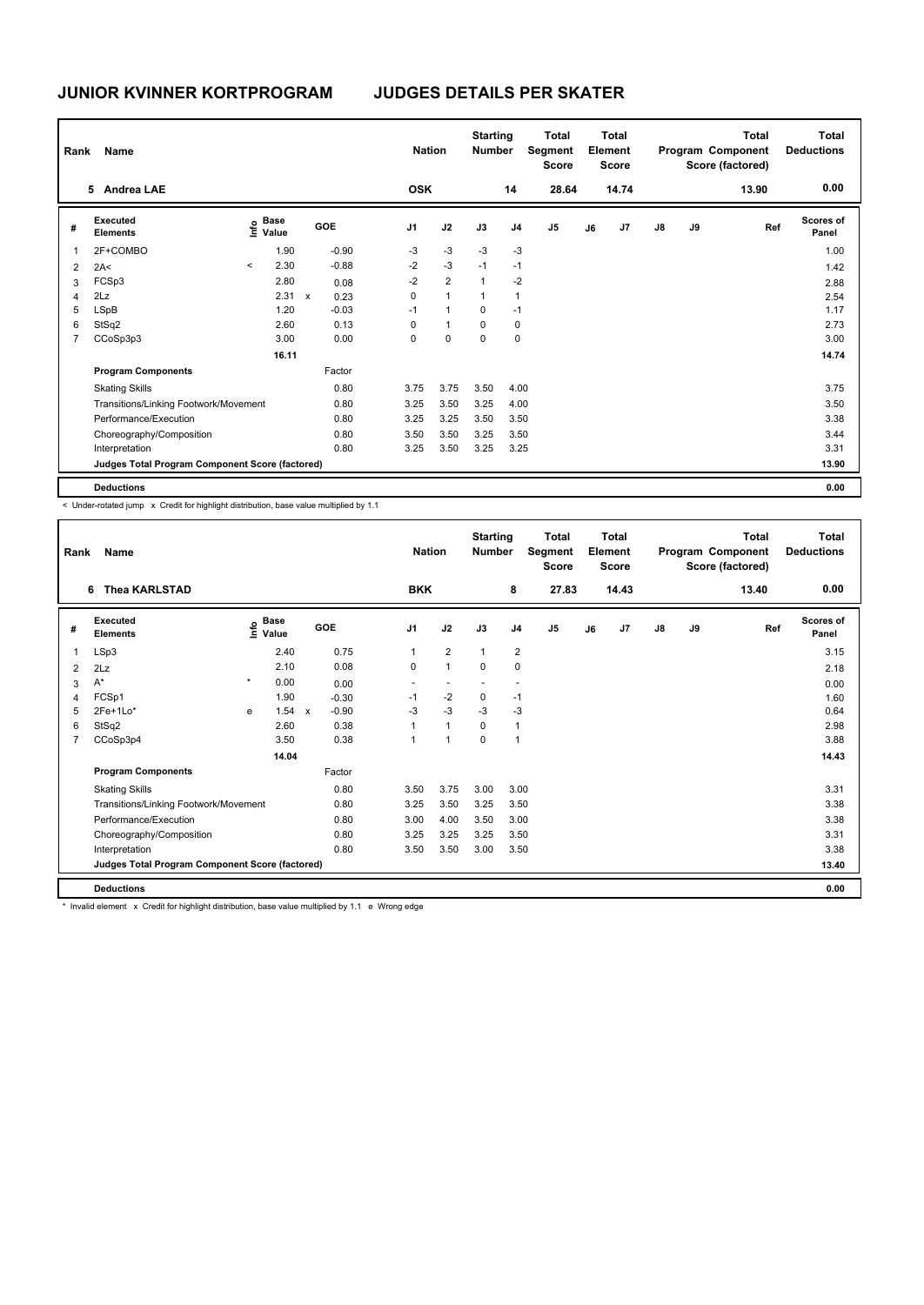| Rank           | Name                                            |    |                                             |         | <b>Nation</b>  |              | <b>Starting</b><br><b>Number</b> |                | <b>Total</b><br>Segment<br><b>Score</b> |    | Total<br>Element<br><b>Score</b> |               |    | Total<br>Program Component<br>Score (factored) | Total<br><b>Deductions</b> |
|----------------|-------------------------------------------------|----|---------------------------------------------|---------|----------------|--------------|----------------------------------|----------------|-----------------------------------------|----|----------------------------------|---------------|----|------------------------------------------------|----------------------------|
|                | <b>Malin Elisabeth NORMANN</b><br>7             |    |                                             |         | <b>SSK</b>     |              |                                  | 11             | 26.37                                   |    | 15.02                            |               |    | 11.35                                          | 0.00                       |
| #              | Executed<br><b>Elements</b>                     |    | <b>Base</b><br>e <sup>Base</sup><br>⊆ Value | GOE     | J <sub>1</sub> | J2           | J3                               | J <sub>4</sub> | J <sub>5</sub>                          | J6 | J7                               | $\mathsf{J}8$ | J9 | Ref                                            | Scores of<br>Panel         |
| 1              | $2Lo+2Lo$                                       |    | 3.60                                        | 0.00    | 0              | $\mathbf 0$  | 0                                | 0              |                                         |    |                                  |               |    |                                                | 3.60                       |
| $\overline{2}$ | 2A<<                                            | << | 1.10                                        | $-0.60$ | $-3$           | $-3$         | $-3$                             | $-3$           |                                         |    |                                  |               |    |                                                | 0.50                       |
| 3              | CCoSp3p4                                        |    | 3.50                                        | $-0.15$ | 0              | $-1$         | 0                                | $-1$           |                                         |    |                                  |               |    |                                                | 3.35                       |
| 4              | 2Lz                                             |    | 2.10                                        | $-0.83$ | $-3$           | $-3$         | $-2$                             | $-3$           |                                         |    |                                  |               |    |                                                | 1.27                       |
| 5              | FCSp2                                           |    | 2.30                                        | $-0.23$ | $-1$           | $-2$         | $\mathbf 0$                      | $\mathbf 0$    |                                         |    |                                  |               |    |                                                | 2.07                       |
| 6              | StSq2                                           |    | 2.60                                        | $-0.25$ | 0              | $-1$         | 0                                | $-1$           |                                         |    |                                  |               |    |                                                | 2.35                       |
| $\overline{7}$ | LSp1                                            |    | 1.50                                        | 0.38    | 1              | $\mathbf{1}$ | $\mathbf 0$                      | $\mathbf 1$    |                                         |    |                                  |               |    |                                                | 1.88                       |
|                |                                                 |    | 16.70                                       |         |                |              |                                  |                |                                         |    |                                  |               |    |                                                | 15.02                      |
|                | <b>Program Components</b>                       |    |                                             | Factor  |                |              |                                  |                |                                         |    |                                  |               |    |                                                |                            |
|                | <b>Skating Skills</b>                           |    |                                             | 0.80    | 3.50           | 2.75         | 3.00                             | 2.50           |                                         |    |                                  |               |    |                                                | 2.94                       |
|                | Transitions/Linking Footwork/Movement           |    |                                             | 0.80    | 3.25           | 2.50         | 2.75                             | 2.00           |                                         |    |                                  |               |    |                                                | 2.63                       |
|                | Performance/Execution                           |    |                                             | 0.80    | 3.25           | 3.00         | 2.75                             | 2.25           |                                         |    |                                  |               |    |                                                | 2.81                       |
|                | Choreography/Composition                        |    |                                             | 0.80    | 3.50           | 2.75         | 3.00                             | 2.75           |                                         |    |                                  |               |    |                                                | 3.00                       |
|                | Interpretation                                  |    |                                             | 0.80    | 3.50           | 2.50         | 2.75                             | 2.50           |                                         |    |                                  |               |    |                                                | 2.81                       |
|                | Judges Total Program Component Score (factored) |    |                                             |         |                |              |                                  |                |                                         |    |                                  |               |    |                                                | 11.35                      |
|                | <b>Deductions</b>                               |    |                                             |         |                |              |                                  |                |                                         |    |                                  |               |    |                                                | 0.00                       |

<< Downgraded jump ! Not clear edge

| Rank           | Name                                            |         |               |                   | <b>Nation</b>  |              | <b>Starting</b><br><b>Number</b> |                | <b>Total</b><br>Segment<br><b>Score</b> |    | <b>Total</b><br>Element<br><b>Score</b> |               |    | Total<br>Program Component<br>Score (factored) | Total<br><b>Deductions</b> |
|----------------|-------------------------------------------------|---------|---------------|-------------------|----------------|--------------|----------------------------------|----------------|-----------------------------------------|----|-----------------------------------------|---------------|----|------------------------------------------------|----------------------------|
|                | Nora Eggen BACHER<br>8                          |         |               |                   | <b>AKK</b>     |              |                                  | 10             | 26.00                                   |    | 14.80                                   |               |    | 12.20                                          | 1.00                       |
| #              | Executed<br><b>Elements</b>                     | lnfo    | Base<br>Value | GOE               | J <sub>1</sub> | J2           | J3                               | J <sub>4</sub> | J <sub>5</sub>                          | J6 | J7                                      | $\mathsf{J}8$ | J9 | Ref                                            | <b>Scores of</b><br>Panel  |
| 1              | 2A<                                             | $\prec$ | 2.30          | $-1.50$           | $-3$           | $-3$         | $-3$                             | $-3$           |                                         |    |                                         |               |    |                                                | 0.80                       |
| $\overline{2}$ | $2T+2T$                                         |         | 2.60          | $-0.10$           | $-1$           | $-1$         | $\mathbf 0$                      | $\mathbf 0$    |                                         |    |                                         |               |    |                                                | 2.50                       |
| 3              | FCSp2                                           |         | 2.30          | $-0.30$           | $-1$           | $-1$         | 0                                | $-2$           |                                         |    |                                         |               |    |                                                | 2.00                       |
| $\overline{4}$ | 2Lz                                             |         | 2.10          | $-0.23$           | $-1$           | $-1$         | 0                                | $-1$           |                                         |    |                                         |               |    |                                                | 1.87                       |
| 5              | CCoSp3p3                                        |         | 3.00          | 0.13              |                | $\Omega$     | $\Omega$                         | $\mathbf 0$    |                                         |    |                                         |               |    |                                                | 3.13                       |
| 6              | StSq2                                           |         | 2.60          | $-0.13$           | 0              | $\mathbf 0$  | 0                                | $-1$           |                                         |    |                                         |               |    |                                                | 2.47                       |
| 7              | LSp2                                            |         | 1.90          | 0.13              | $\mathbf 0$    | $\mathbf{1}$ | $\mathbf 0$                      | $\mathbf 0$    |                                         |    |                                         |               |    |                                                | 2.03                       |
|                |                                                 |         | 16.80         |                   |                |              |                                  |                |                                         |    |                                         |               |    |                                                | 14.80                      |
|                | <b>Program Components</b>                       |         |               | Factor            |                |              |                                  |                |                                         |    |                                         |               |    |                                                |                            |
|                | <b>Skating Skills</b>                           |         |               | 0.80              | 3.25           | 3.25         | 3.25                             | 3.00           |                                         |    |                                         |               |    |                                                | 3.19                       |
|                | Transitions/Linking Footwork/Movement           |         |               | 0.80              | 3.25           | 2.75         | 3.00                             | 2.50           |                                         |    |                                         |               |    |                                                | 2.88                       |
|                | Performance/Execution                           |         |               | 0.80              | 3.25           | 3.00         | 3.00                             | 2.75           |                                         |    |                                         |               |    |                                                | 3.00                       |
|                | Choreography/Composition                        |         |               | 0.80              | 3.50           | 3.00         | 3.00                             | 2.75           |                                         |    |                                         |               |    |                                                | 3.06                       |
|                | Interpretation                                  |         |               | 0.80              | 3.50           | 3.50         | 2.75                             | 2.75           |                                         |    |                                         |               |    |                                                | 3.13                       |
|                | Judges Total Program Component Score (factored) |         |               |                   |                |              |                                  |                |                                         |    |                                         |               |    |                                                | 12.20                      |
|                | <b>Deductions</b>                               |         |               | Falls:<br>$-1.00$ |                |              |                                  |                |                                         |    |                                         |               |    |                                                | $-1.00$                    |

< Under-rotated jump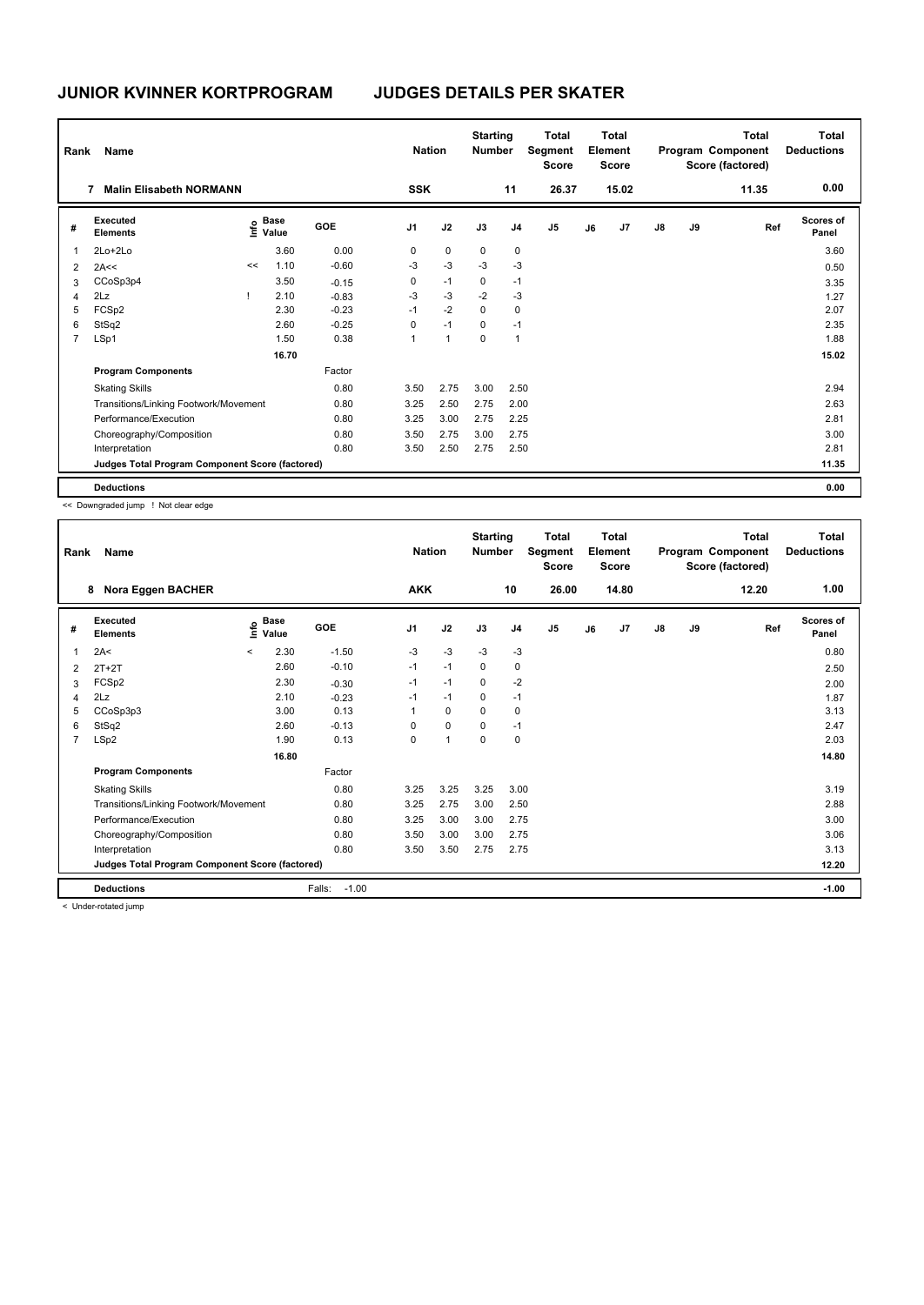| Rank           | Name                                            |         |                      |              |            | <b>Nation</b>  |              | <b>Starting</b><br><b>Number</b> |                | <b>Total</b><br>Segment<br><b>Score</b> |    | Total<br>Element<br><b>Score</b> |               |    | Total<br>Program Component<br>Score (factored) | Total<br><b>Deductions</b> |
|----------------|-------------------------------------------------|---------|----------------------|--------------|------------|----------------|--------------|----------------------------------|----------------|-----------------------------------------|----|----------------------------------|---------------|----|------------------------------------------------|----------------------------|
|                | <b>Sunniva HANSEN</b><br>9                      |         |                      |              |            | <b>OSK</b>     |              |                                  | $\mathbf{2}$   | 24.18                                   |    | 13.13                            |               |    | 12.05                                          | 1.00                       |
| #              | Executed<br><b>Elements</b>                     | lnfo    | <b>Base</b><br>Value |              | <b>GOE</b> | J <sub>1</sub> | J2           | J3                               | J <sub>4</sub> | J <sub>5</sub>                          | J6 | J <sub>7</sub>                   | $\mathsf{J}8$ | J9 | Ref                                            | Scores of<br>Panel         |
| 1              | $2F+2T<$                                        | $\prec$ | 2.80                 |              | $-0.83$    | $-2$           | $-3$         | $-3$                             | $-3$           |                                         |    |                                  |               |    |                                                | 1.97                       |
| $\overline{2}$ | 2A<<                                            | <<      | 1.10                 |              | $-0.60$    | $-3$           | $-3$         | $-3$                             | $-3$           |                                         |    |                                  |               |    |                                                | 0.50                       |
| 3              | FCSp3                                           |         | 2.80                 |              | 0.25       | 1              | $\mathbf 0$  | $\mathbf{1}$                     | 0              |                                         |    |                                  |               |    |                                                | 3.05                       |
| $\overline{4}$ | 2Lz<<                                           | <<      | 0.66                 | $\mathsf{x}$ | $-0.28$    | $-3$           | $-3$         | $-2$                             | $-3$           |                                         |    |                                  |               |    |                                                | 0.38                       |
| 5              | LSp1                                            |         | 1.50                 |              | 0.13       | 0              | $\mathbf{1}$ | 0                                | 0              |                                         |    |                                  |               |    |                                                | 1.63                       |
| 6              | StSq2                                           |         | 2.60                 |              | 0.00       | 0              | $\mathbf 0$  | $\Omega$                         | 0              |                                         |    |                                  |               |    |                                                | 2.60                       |
| 7              | CCoSp3p3                                        |         | 3.00                 |              | 0.00       | 0              | $\mathbf 0$  | $\mathbf 0$                      | 0              |                                         |    |                                  |               |    |                                                | 3.00                       |
|                |                                                 |         | 14.46                |              |            |                |              |                                  |                |                                         |    |                                  |               |    |                                                | 13.13                      |
|                | <b>Program Components</b>                       |         |                      |              | Factor     |                |              |                                  |                |                                         |    |                                  |               |    |                                                |                            |
|                | <b>Skating Skills</b>                           |         |                      |              | 0.80       | 2.75           | 3.25         | 3.00                             | 3.50           |                                         |    |                                  |               |    |                                                | 3.13                       |
|                | Transitions/Linking Footwork/Movement           |         |                      |              | 0.80       | 2.50           | 3.00         | 3.25                             | 3.00           |                                         |    |                                  |               |    |                                                | 2.94                       |
|                | Performance/Execution                           |         |                      |              | 0.80       | 3.00           | 3.00         | 3.00                             | 3.00           |                                         |    |                                  |               |    |                                                | 3.00                       |
|                | Choreography/Composition                        |         |                      |              | 0.80       | 3.00           | 2.75         | 3.25                             | 3.50           |                                         |    |                                  |               |    |                                                | 3.13                       |
|                | Interpretation                                  |         |                      |              | 0.80       | 2.75           | 2.50         | 3.00                             | 3.25           |                                         |    |                                  |               |    |                                                | 2.88                       |
|                | Judges Total Program Component Score (factored) |         |                      |              |            |                |              |                                  |                |                                         |    |                                  |               |    |                                                | 12.05                      |
|                | <b>Deductions</b>                               |         |                      | Falls:       | $-1.00$    |                |              |                                  |                |                                         |    |                                  |               |    |                                                | $-1.00$                    |

< Under-rotated jump << Downgraded jump x Credit for highlight distribution, base value multiplied by 1.1

| Rank | Name                                            |    |                      |         | <b>Nation</b>  |             | <b>Starting</b><br><b>Number</b> |                | <b>Total</b><br>Segment<br><b>Score</b> |    | <b>Total</b><br>Element<br><b>Score</b> |               |    | <b>Total</b><br>Program Component<br>Score (factored) | <b>Total</b><br><b>Deductions</b> |
|------|-------------------------------------------------|----|----------------------|---------|----------------|-------------|----------------------------------|----------------|-----------------------------------------|----|-----------------------------------------|---------------|----|-------------------------------------------------------|-----------------------------------|
| 10   | <b>Thea HOLMSEN</b>                             |    |                      |         | <b>TT</b>      |             |                                  | 13             | 23.85                                   |    | 11.10                                   |               |    | 12.75                                                 | 0.00                              |
| #    | Executed<br><b>Elements</b>                     | ۴  | <b>Base</b><br>Value | GOE     | J <sub>1</sub> | J2          | J3                               | J <sub>4</sub> | J <sub>5</sub>                          | J6 | J7                                      | $\mathsf{J}8$ | J9 | Ref                                                   | <b>Scores of</b><br>Panel         |
| 1    | 2A<<                                            | << | 1.10                 | $-0.60$ | -3             | $-3$        | $-3$                             | $-3$           |                                         |    |                                         |               |    |                                                       | 0.50                              |
| 2    | 2Lz                                             |    | 2.10                 | $-0.08$ | 0              | $\mathbf 0$ | $\mathbf 0$                      | $-1$           |                                         |    |                                         |               |    |                                                       | 2.02                              |
| 3    | FCSp1                                           |    | 1.90                 | $-0.15$ | $-1$           | $\mathbf 0$ | 0                                | $-1$           |                                         |    |                                         |               |    |                                                       | 1.75                              |
| 4    | 2Lo+COMBO                                       |    | 1.80                 | $-0.90$ | $-3$           | $-3$        | $-3$                             | $-3$           |                                         |    |                                         |               |    |                                                       | 0.90                              |
| 5    | CCoSp3p2                                        |    | 2.50                 | 0.00    | 0              | $\mathbf 0$ | $\mathbf 0$                      | $\pmb{0}$      |                                         |    |                                         |               |    |                                                       | 2.50                              |
| 6    | StSq1                                           |    | 1.80                 | 0.00    | 0              | $\mathbf 0$ | $\Omega$                         | 0              |                                         |    |                                         |               |    |                                                       | 1.80                              |
| 7    | LSp1                                            |    | 1.50                 | 0.13    | 0              | $\mathbf 0$ | $\Omega$                         | $\mathbf{1}$   |                                         |    |                                         |               |    |                                                       | 1.63                              |
|      |                                                 |    | 12.70                |         |                |             |                                  |                |                                         |    |                                         |               |    |                                                       | 11.10                             |
|      | <b>Program Components</b>                       |    |                      | Factor  |                |             |                                  |                |                                         |    |                                         |               |    |                                                       |                                   |
|      | <b>Skating Skills</b>                           |    |                      | 0.80    | 3.50           | 3.25        | 3.00                             | 2.75           |                                         |    |                                         |               |    |                                                       | 3.13                              |
|      | Transitions/Linking Footwork/Movement           |    |                      | 0.80    | 3.25           | 2.75        | 2.75                             | 2.75           |                                         |    |                                         |               |    |                                                       | 2.88                              |
|      | Performance/Execution                           |    |                      | 0.80    | 3.50           | 3.75        | 3.00                             | 3.50           |                                         |    |                                         |               |    |                                                       | 3.44                              |
|      | Choreography/Composition                        |    |                      | 0.80    | 3.75           | 3.00        | 3.00                             | 3.00           |                                         |    |                                         |               |    |                                                       | 3.19                              |
|      | Interpretation                                  |    |                      | 0.80    | 3.50           | 3.25        | 3.00                             | 3.50           |                                         |    |                                         |               |    |                                                       | 3.31                              |
|      | Judges Total Program Component Score (factored) |    |                      |         |                |             |                                  |                |                                         |    |                                         |               |    |                                                       | 12.75                             |
|      | <b>Deductions</b>                               |    |                      |         |                |             |                                  |                |                                         |    |                                         |               |    |                                                       | 0.00                              |

<< Downgraded jump